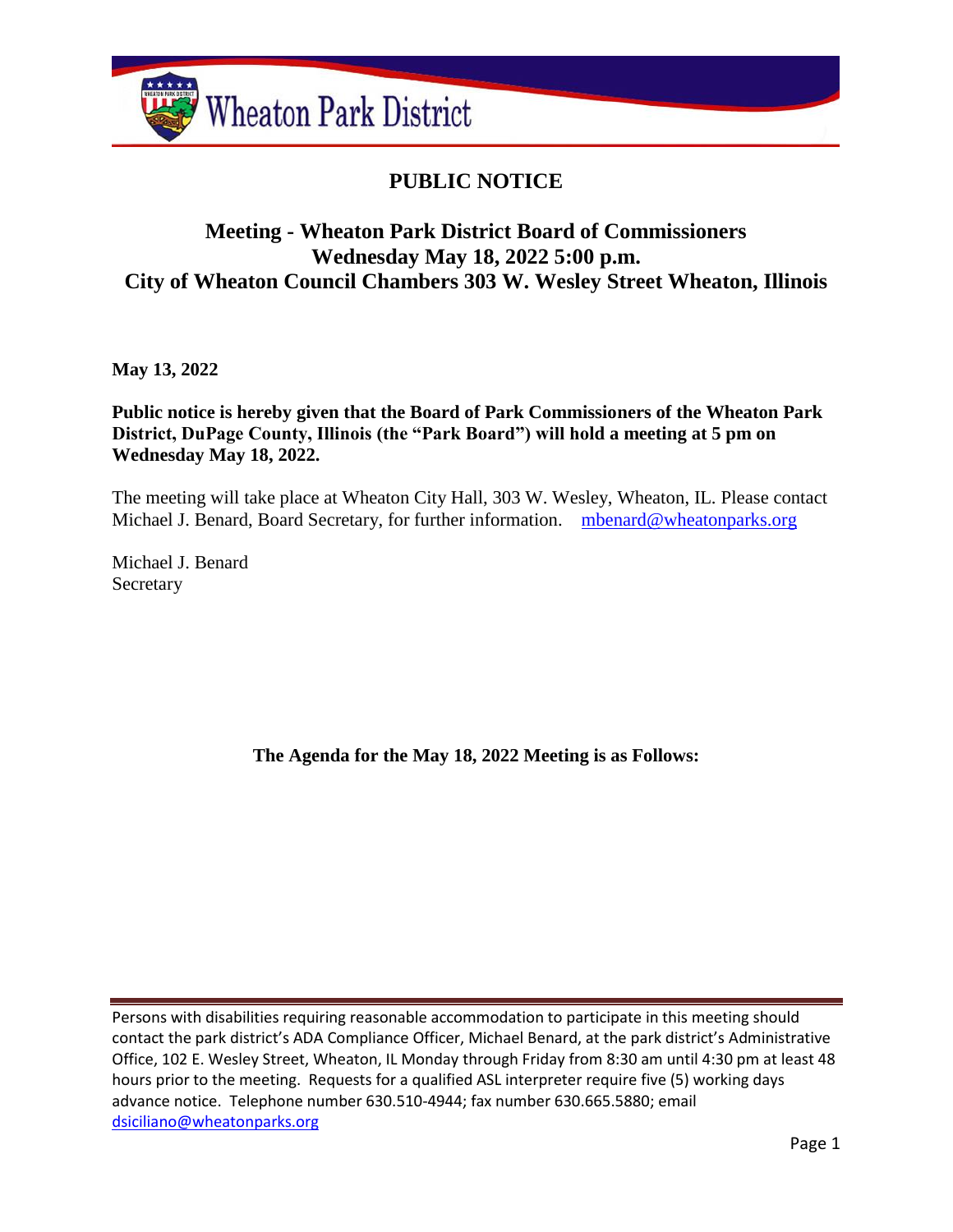

## **Meeting of the Wheaton Park District Board of Commissioners May 18, 2022 5:00 pm**

## **CALL TO ORDER**

#### **PRESENTATIONS**

• Summer Day Camps

#### **COMMUNITY INPUT**

Public comments are important to the Board. However, it is the Board's policy not to act on items until time has been taken to gather information and discuss all options. Lack of action does not imply lack of interest in the issues. During the community input portion of the agenda the board typically will ask residents to provide input prior to accepting input from non- residents.

#### **CONSENT AGENDA**

Consent Agenda items are considered by the Park District to be routine and will be enacted in one motion. There will be no separate discussion on these items. If a member of the Park Board requests, a Consent Agenda item will be removed from the Consent Agenda and considered as an individual item at the end of old or new business.

- A. Approval of the Disbursements totaling \$735,178.37 for the period beginning April 13, 2022 and ending May 10, 2022
- B. Approval of the Disbursements totaling \$338,788.07 for the period beginning April 13, 2022 and ending May 10, 2022
- C. Approval of the Regular Meeting Minutes for April 20, 2022
- D. Approval of the Subcommittee Minutes for May 4, 2022
- E. Approval of the November 17, 2021 Closed Session Minutes
- G. Approval of Amended 2022 Regular Meeting Schedule

#### **UNFINISHED BUSINESS**

None

#### **NEW BUSINESS**

- **1. Ordinance 2022-02 –** Motion to approve Ordinance 2022-02 Disposal and Sale of Personal Property Owned by the Wheaton Park District
- **2. Proposed Amendments to the Financial Policies of the Wheaton Park District-** Motion to approve the policy amendments as presented

Persons with disabilities requiring reasonable accommodation to participate in this meeting should contact the park district's ADA Compliance Officer, Michael Benard, at the park district's Administrative Office, 102 E. Wesley Street, Wheaton, IL Monday through Friday from 8:30 am until 4:30 pm at least 48 hours prior to the meeting. Requests for a qualified ASL interpreter require five (5) working days advance notice. Telephone number 630.510-4944; fax number 630.665.5880; email [dsiciliano@wheatonparks.org](mailto:dsiciliano@wheatonparks.org)